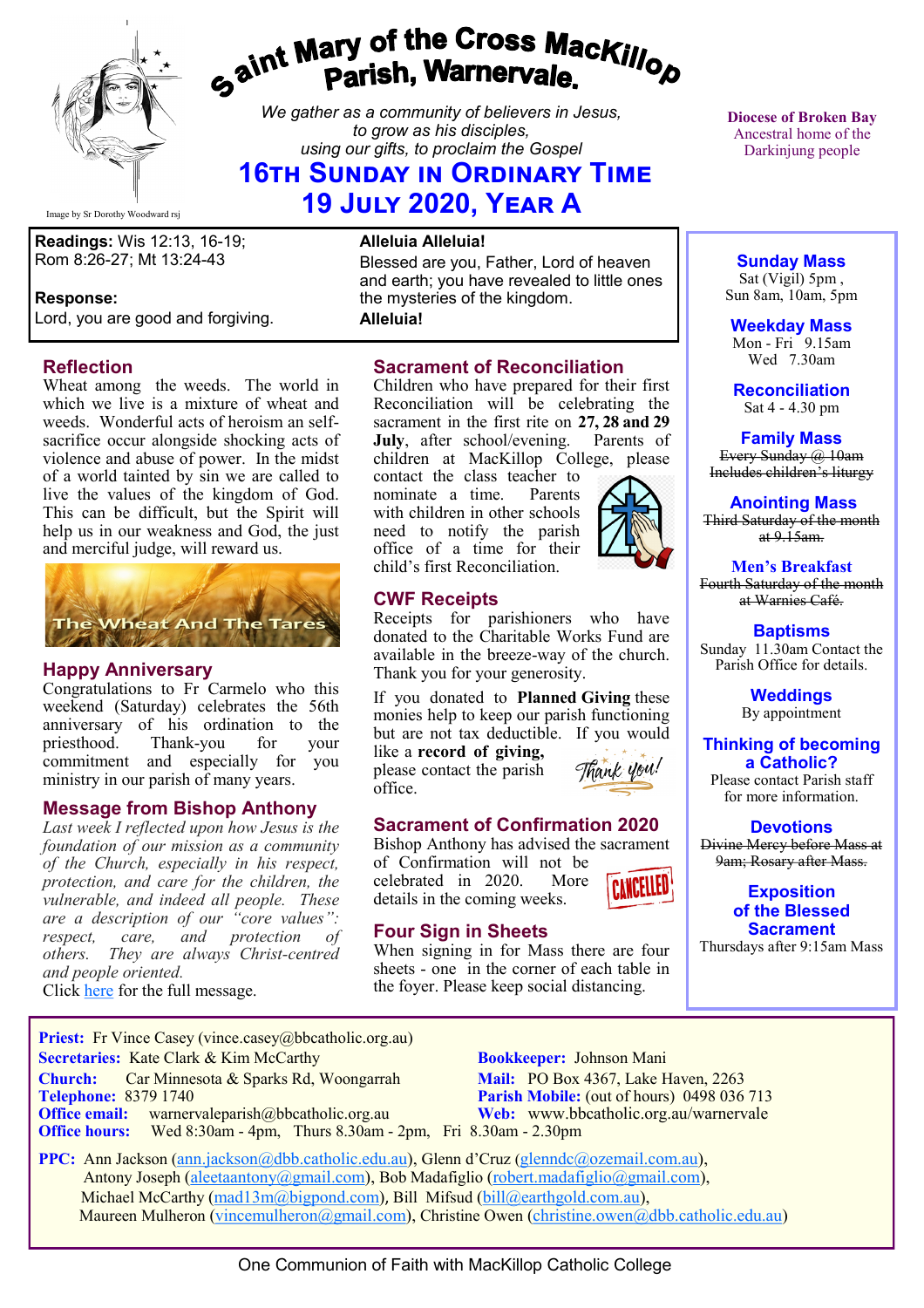#### **Return and Earn**

We raised **\$12.40** last week. Thank you for your continued support!

**Please remember containers need to be empty of liquid; and not crushed or broken.** 

Please place glass in the crates. **Cans and bottles must** 

**OThank you for O** ING

> **Social Justice Social Justice and Housing**

**have 10c refund logo!** THANK YOU!

Our Scriptures continually remind us that God requires justice and compassion of us rather than empty ritual. Bearing this in mind, it is possible to re-examine our society's attitude to housing. Dr Cristy Clark, a human rights author, says, a home feels comfortable when we have a sense of control over our physical environment. Such feelings are not shared by the **116,427** homeless in Australia.

From statements of our Australian Bishops. **It is a fundamental principle of our Catholic Social Justice teachings that all people in society have a right to adequate housing which means that we should all have an equal right to an affordable, habitable, accessible and culturally appropriate home with essential amenities such as water, sanitation and energy which is reasonably close to essential services, away from environmental hazards, and with security of tenure.** Surely the right to such safety is more important than the right of landlords or banks to extract excessive profit?

The current medical and economic crisis is an opportunity for all Governments to invest substantially in social housing which has been neglected for decades. This would stimulate the economy.

Other measures such as tax reform to reduce the high taxation benefits on private home ownership, reducing the incentive for investors, especially foreign investors, and greater protection for tenants could also be implemented.

Next Mackillop Social Justice Committee Meeting Tuesday 21 July 2020 2.30pm in the school meeting rooms. All welcome.



*Social Justice Committee Warnervale Catholic Church* **[www.marymackillopsocialjustice.wordp](http://www.marymackillopsocialjustice.wordpress.com) [ress.com](http://www.marymackillopsocialjustice.wordpress.com)**



**Have you heard of the Memory Innovations Centre?**

Programs focus on having fun, connecting with others and stimulating your brain. Cooking, exercise, dance, art and mind exercise programs available.

Visit us for a free trial session in

Waitara or **join our online programs**  – open to all in the Diocese! Call Jessica on (02) 9481 2659 or visit [www.catholiccaredbb.org.au/mic](https://bbcatholic.us8.list-manage.com/track/click?u=466af249e088db70ab864d088&id=107371d2b5&e=e312df0f80)

#### **Catholic Engaged Encounter**

Weekends held in August, December, February and May at St Joseph's Centre Baulkham Hills. See website for dates and registration:

www.engagedencounter.org.au

#### **Pope Francis' Prayer Intention for July**

**Our Families**

We pray that today's families may be accompanied with love, respect and guidance.

#### **Feast of Santa Maria 2020**

The committee for the feast of Santa Maria have unfortunately had to cancel this years feast due to the Covid-19 pandemic. If all has been resumed with no restrictions the com-

mittee are looking at holding the feast on 15th August 2021.



#### **Tap n Go**

The machine has been installed outside the Blessed

Sacrament Chapel. Donations are set at \$5.00. All you need to do is place your credit or debit card near the terminal and when the beep is heard a \$5 donation has been made to the parish account. All donations go towards the ongoing costs of our parish. There is no receipt and donations are not tax deductible. **Thank you to the 23 people who donated last weekend.** Your donation is greatly appreciated.

#### **This week**

**Monday 20 July** 9:15am Mass Fr Vince

**Tuesday 21 July** 9:15am Mass Fr Vince

**Wednesday 22 July St Mary Magdalene** 7:30am Mass Fr Vince 9:15am Mass Fr Vince

**Thursday 23 July** 9:15am Mass Fr Vince

**Friday 24 July** 9.15am Communion Service

**Saturday 25 July** 4pm Reconciliation Fr Vince 5pm Mass Fr Vince

**Sunday 26 July** 8am Mass Fr Ken 10am Mass Fr Vince 11:30am Baptism 5pm Mass Fr Vince

#### **Coronavirus Restrictions**

We are now able to have **138 people in the church** for Mass. .

**We** need to **record our name and contact details when we come into the church**. Do not put two names on one line as this record sheet is also our way of counting the numbers attending.

- **Physical distancing** and **personal hygiene requirements** must be met.

- If anyone is unwell or vulnerable, please **stay at home**.

- Download the **COVID-19 app**.

- **Thank you** to everyone for complying so well to these restrictions and keeping us all safe!

#### **Be There for Me -CCD Recruitment Campaign**

In a few weeks, most Catechists will return to classes in public schools, sharing the Gospel mes-<br>sage of love, service and sage of love, service and hope. Some are unable to return at this time, so parishes are looking for relief catechists to fill in. Click [here](https://bbcatholic.us8.list-manage.com/track/click?u=466af249e088db70ab864d088&id=276763f349&e=082a8c9b01) to see a short recruitment video as part of the campaign: *Be There* 

*For Me.*

Please remember our sick: Charlie Radford, Therese Ann Hardman, Ray Slewcher, Jimmy Casey, Helen Elliot, Peter Dormer, Joanne McSherry, Gaie Stansberry, David Caire, Brian Cusack, Helen Kennedy (sister of Fr Carmelo), Stacey Pollach, Jim Swanson.

Deceased: Maureen Hassan, Lorina Gomez, John Dormer, Allan Dent, Anne Bonnici (parishioner and resident of Glenmere), Bernard Okon (Kate Clark's brother), Nolene Smith (Bishop David Walker's sister), Sean Hardiman, George Stansberry, Jeffrey Wallters, Dorothy Tinkler, Ruben Nunez, Mary Hickey, Frank Walsh.



**CCD**<br>BROKEN BAY

Mass Intentions: Leah and Jessica Carroll, Bryon & James & Alexander Sedicol, Rodney Medina.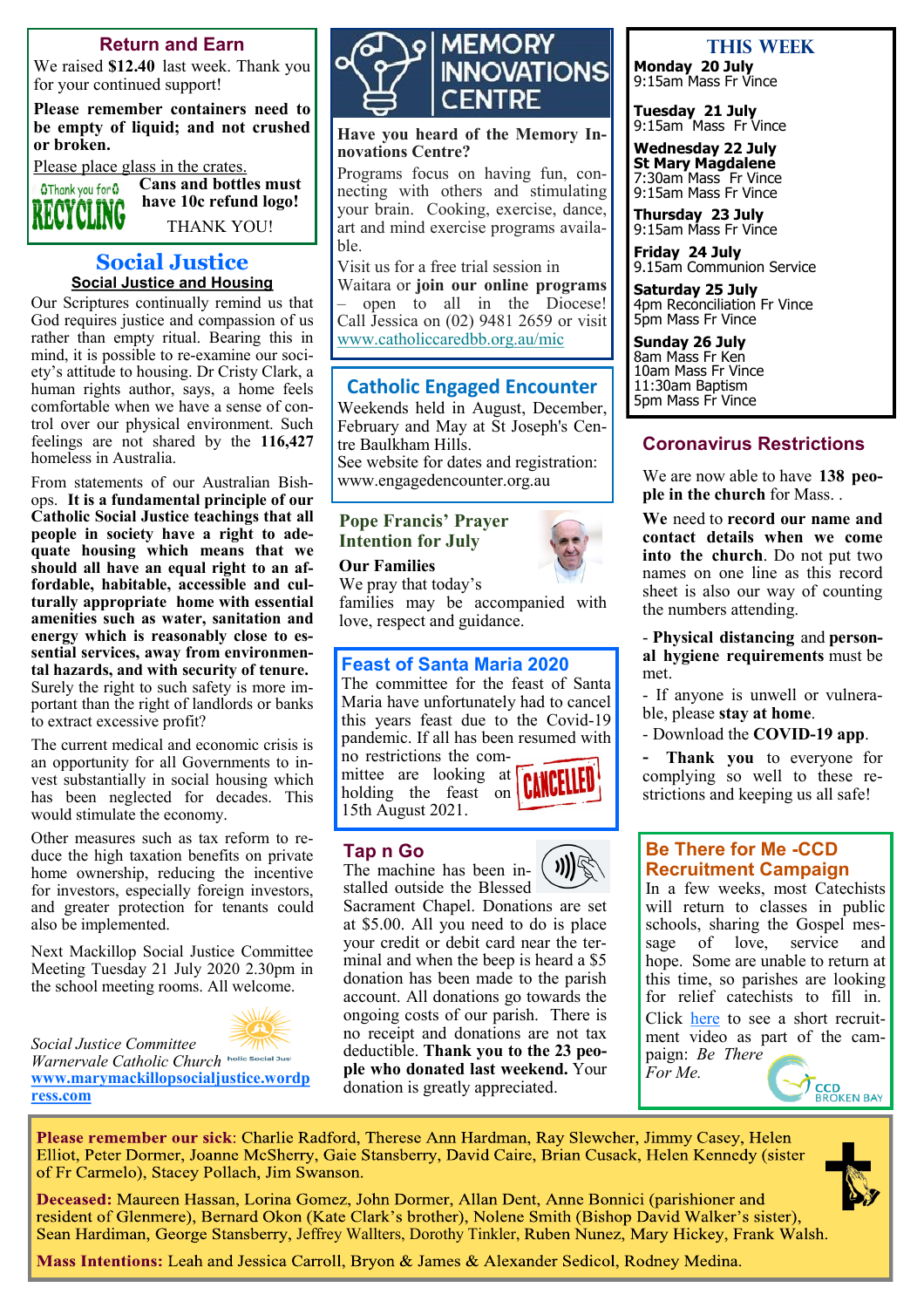# Readings at Mass

#### **First reading Wisdom 12:13,16-19**

#### **You will grant repentance after sin**

There is no god, other than you, who cares for every thing, to whom you might have to prove that you never judged unjustly. Your justice has its source in strength, your sovereignty over all makes you lenient to all. You show your strength when your sovereign power is questioned and you expose the insolence of those who know it; but, disposing of such strength, you are mild in judgement, you govern us with great lenience, for you have only to will, and your power is there. By acting thus you have taught a lesson to your people how the virtuous man must be kindly to his fellow men, and you have given your sons the good hope that after sin you will grant repentance.

The word of the Lord.

#### **Responsorial Psalm Ps 85(86):5-6,9-10,15-16**

R. Lord you are good and forgiving.

O Lord, you are good and forgiving, full of love to all who call. Give heed, O Lord, to my prayer and attend to the sound of my voice R.

All the nations shall come to adore you And glorify you name, O Lord, For you are great and do marvelous deeds. R.

But you , God of mercy and compassion, Slow to anger, O Lord, Abounding in love and truth, Turn and take pity on me R.